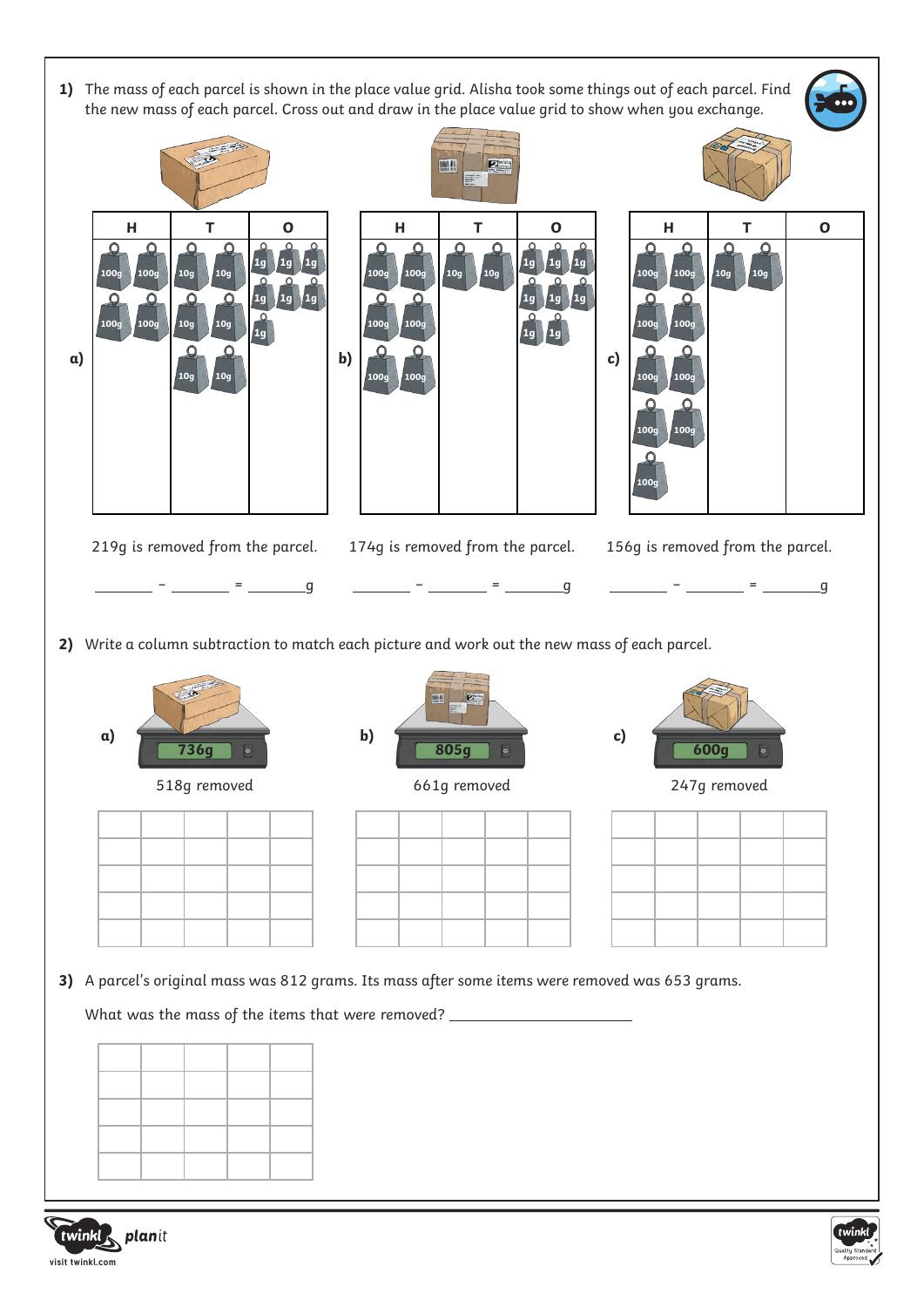



Look at their methods. Explain any mistakes each child has made.

| <b>Betsy</b> | Rowan            |  |  |  |  |
|--------------|------------------|--|--|--|--|
|              | 8<br>6<br>າ<br>Đ |  |  |  |  |

2) Betsy isn't sure whether to exchange the ones, the tens or both. Can you explain where she will need to exchange and how you know?

| $\mathcal{S}$  | $\overline{\mathbf{3}}$ | $\mathbf 4$ |  |
|----------------|-------------------------|-------------|--|
| $\overline{2}$ | 6                       |             |  |
|                |                         |             |  |
|                |                         |             |  |